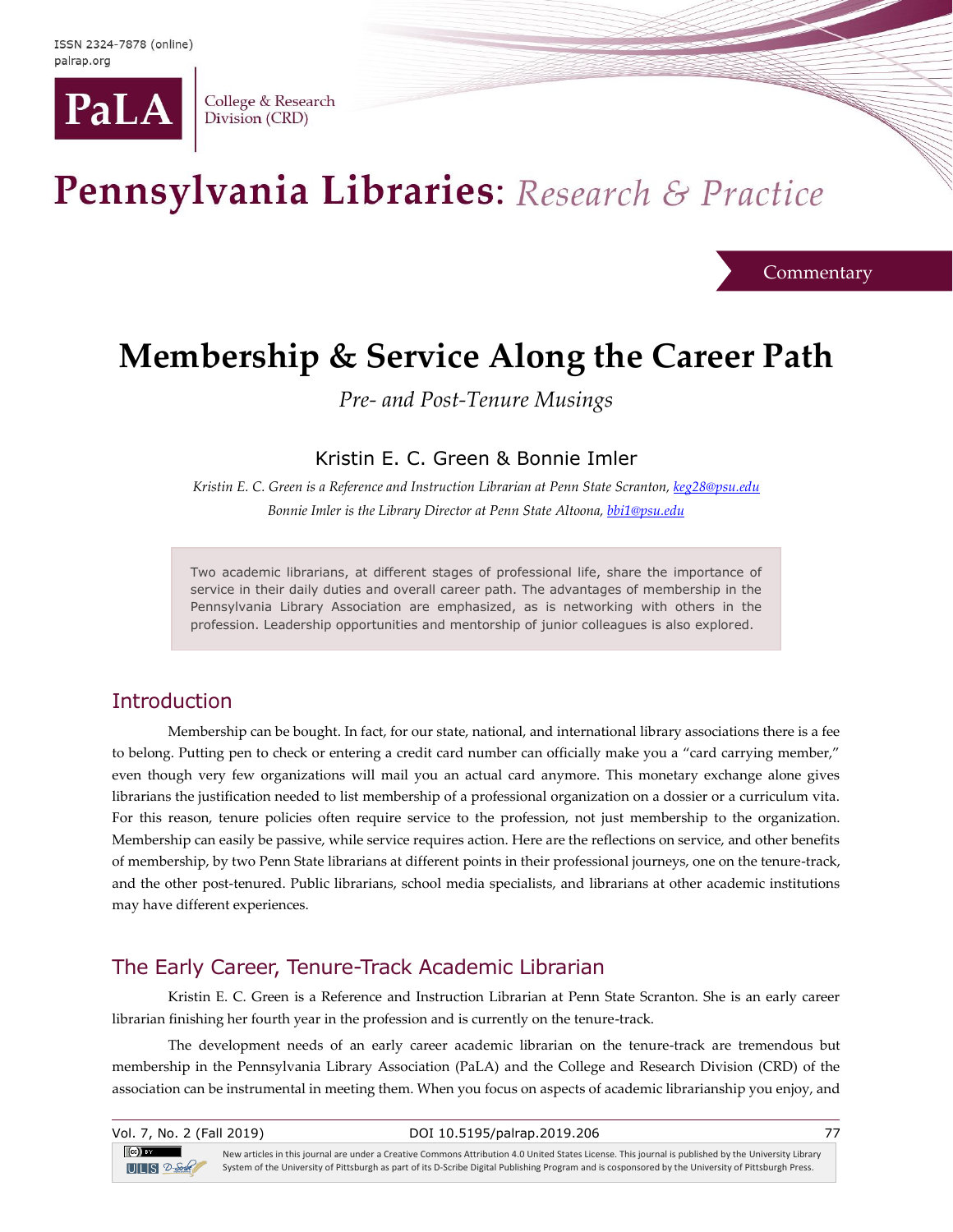immerse yourself within them, the quality of your dossier and records of accomplishments will naturally follow. Membership to the PaLA and the CRD presents the immersive opportunities needed by the tenure-track librarian that are necessary for growth as a librarian practitioner, a librarian scholar, and a librarian advocate.

### Librarian Practitioner

The most important role librarians play on their campuses is in meeting the scholarly and intellectual needs of their academic communities, whether it be through information literacy instruction, collection development, or programming. Membership provides the occasions for sharing and growth regarding many facets of academic librarianship that are practiced on a daily basis. Learning from one another, face-to-face, is possible at annual events such as the PaLA Conference & Expo, the CRD Workshop, and chapter workshops held within different geographic regions throughout the Commonwealth. From these venues in the last three years, I have learned how other academic librarians build board game collections, map their information literacy curriculum, use systematic reviews as teaching tools, create escape rooms, mentor students through internships, develop open access policies, and more.

However, not all interactions need to be experienced in-person to foster professional growth. Undoubtedly early career librarians need more professional development than can fit into even the most generous of travel budgets. Therefore, membership to the CRD is critical for engagement with virtual and asynchronous professional development opportunities. The CRD sponsors the popular *Connect & Communicate* series, which this year alone has addressed a diverse range of topics including social media outreach, critical approach to assessment, digital badging, and librarianship residencies. A virtual journal club, open only to CRD members, was recently established and held two series of conversations in its first year, each one focusing on a different aspect of academic librarianship that members are interested in exploring together through a review of scholarly literature. Additionally, the CRD sponsors *Pennsylvania Libraries: Research and Practice*, an open-access journal fondly referred to as PaLRaP. Reading the articles published in PaLRaP and written by colleagues in varying types of libraries is an asynchronous avenue for professional growth by learning from others' research and day-to-day librarianship practices.

#### Librarian Scholar

Membership to a community dedicated to learning and professional growth necessitates that your own research and practice is shared. All the platforms and venues previously mentioned as offering quality professional development opportunities can also serve as growth opportunities for early career, tenure-track librarians to present their own work. As an active member of PaLA and CRD over the last few years, I have been honored with the offer to present three times at the PaLA Conference & Expo. One presentation session shared a solo pedagogical project, another was a collaborative poster session related to qualitative research conducted, and the third was a collaboration with a faculty instructor regarding the improvement of student learning. Similarly, I was offered the opportunity to present once at my chapter's workshop about an annual event I established. While these four presentations were on an assortment of distinct topics, they all provided the same benefit for me. I was able to share my work with colleagues who in turn provided me with insightful and constructive feedback, feedback that allowed for a reflection on my work and a strengthening of ideas for further development of these projects. Once these evolving ideas presented in conference and workshop sessions mature, PaLRaP proves an enticing venue to submit for publication as the editors, "consider all submissions that report original research (research articles), highlight innovative initiatives (practice articles), or discuss current trends/challenges (editorial/commentary)" (Pennsylvania Libraries: Research and Practice, n.d.). Publishing is a crucial component of work for tenure-track librarians and PaLRaP thoughtfully offers an open access space within our scholarly communication for a collection of works exhibiting the extensive medley of interests existing within librarianship.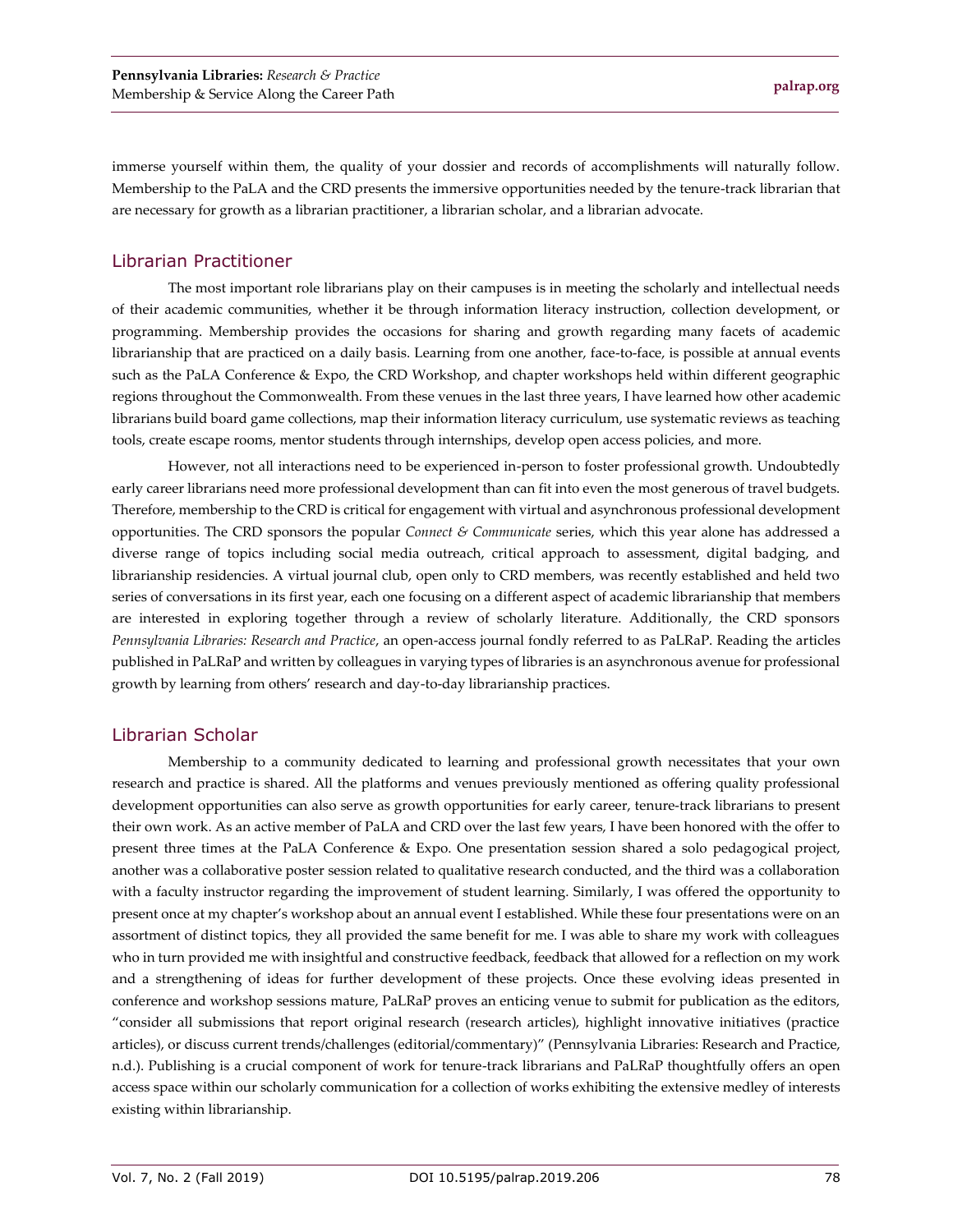#### Librarian Advocate

By contributing back to the profession through service, your voice and advocacy as a librarian can be heard and acted upon. Through service, you can help shape these growth opportunities for others and give back for the opportunities created for you. The organizational structure of PaLA creates ample options for any member to provide service in an area that aligns with professional interests. There are chapters that correlate to different geographic regions of the Commonwealth, divisions organized around different types of librarianship (i.e., CRD), and roundtables that focus on specific interests, all with service opportunities available. There are association-level committees embedded with member-at-large positions for additional opportunities to serve. I have personally just begun my journey giving back to the association this year through service with an appointment on the CRD board and I eagerly look forward to continuing my service as a member by seeking involvement in more committees that align with my professional interests.

## The Established, Tenured Academic Librarian

Bonnie Imler is Head Librarian at Penn State Altoona and Acting Head Librarian at Penn State DuBois. She has been a tenured librarian for 7 years and holds the rank of Associate Librarian.

#### Librarian as Experienced Professional

Many of the opportunities availed by membership in PaLA that benefit tenure-track librarians, are also appreciated in the post-tenure years. The librarian love for life-long learning draws us to continue to seek occasions for professional development and collegial sharing. Service in a professional organization may have begun as a tenure requirement, but it can become a professional habit. Post-tenure life may even provide more time for service, or at the very least, time management skills learned during the tenure process may make the time commitment less stressful. Success in early career committees can give you some name recognition and increase the odds of receiving an invitation to serve on special projects, speak at programs, or run for higher office in the organization.

New friendships found through association membership can be a nice service perk, and attending meetings and conferences is a good way to stay in touch. I have known of several cases where strong friendships, forged on early career committees, have turned into standing appointments to room together at conferences. If your family members believe that you shelve books and say "sh-hh" for a living, it can be nice to have friends in the profession that understand where you are coming from. In your post-tenure life, there may also be times when you are called on to provide names of potential references or reviewers outside of your library. Some of these times may include when you have written a book, or when you are up for promotion. In cases like these, it is good to have long-standing professional relationships, with people familiar with your work, to provide ready names for such occasions.

#### Librarian Leader

If service is a priority for your academic institution, it will be at all levels of employment. Active service, and particularly exhibited leadership, are often valued elements of a successful annual evaluation, and may even be a requirement for future promotion in rank. In addition, significant service and leadership in state and national associations is almost always expected of all candidates for higher administrative positions. Networking and past, positive committee interactions can lead to the development of library consortia, and a web of respected reviewers and references for the tenure and hiring process.

Career advancement is likely to mean a change in your service orientation. Changing job responsibilities may lead you to service on a different committee, a different section, or even a new professional organization. It is important